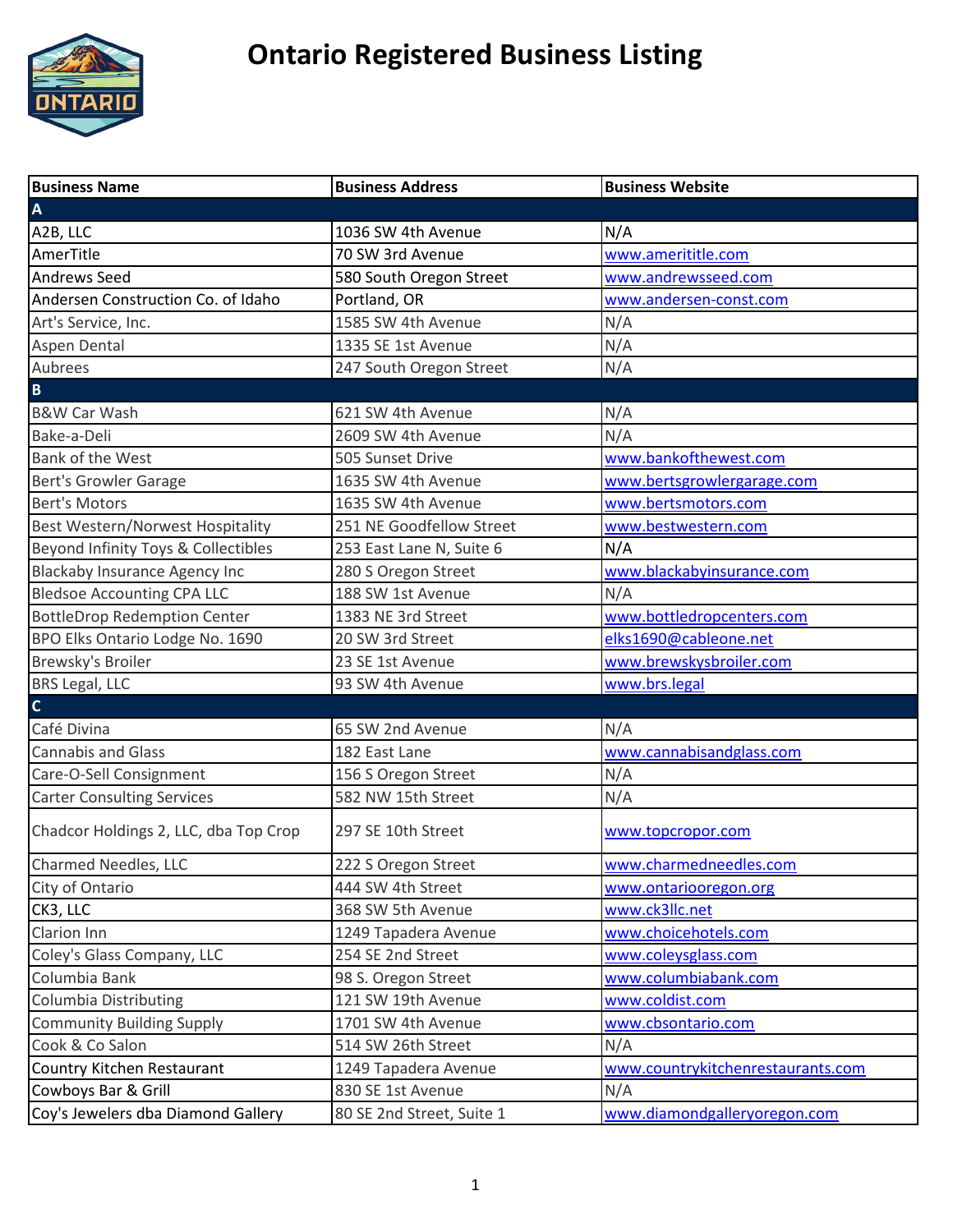

| D                                       |                            |                                  |
|-----------------------------------------|----------------------------|----------------------------------|
| Desert Sage Event Center                | 795 NW 9th Street          | www.malheurcountyfair.com        |
| <b>Dorian Place</b>                     | 375 North Dorian Drive     | www.dorianplace.com              |
| <b>Dorsey Music</b>                     | 45 S Oregon Street         | www.dorseymusic.com              |
| Dowdy's Automotive Service              | 1821 SW 4th Avenue         | www.dowdysauto.com               |
| Duane Bellows Rental, LLC               | 485 SW 4th Avenue          | N/A                              |
| E                                       |                            |                                  |
| Eastern Oregon Hypnosis                 | 248 Depot Lane             | www.easternoregonhypnosis.com    |
| Edward Jones & Co                       | 40 S Oregon Street         | www.edwardjones.com              |
| Edward Jones & Co                       | 351 SW 1st Street          | www.edwardjones.com              |
| Edward Jones & Co                       | 1153 SW 4th Avenue         | www.edwardjones.com              |
| Electric Beach Salon, LLC               | 140 S Oregon Street        | N/A                              |
| <b>Exlusive Wireless</b>                | 1636 East Idaho Avenue     | www.exclusivewireless.net        |
| F                                       |                            |                                  |
| <b>Fancy Pants Dog Grooming</b>         | 43 SW 3rd Avenue           | N/A                              |
| Field-Waldo Insurance Agencies, Inc.    | 378 W Idaho Avenue         | N/A                              |
| Four Rivers Welcome Center              | 723 S Oregon Street        | N/A                              |
| Four Seasons Garden Supply              | 329 S Oregon Street        | www.fourseasonsgardensupply.com  |
| Frank Hotels Ontario dba Red Lion Inn & | 266 Goodfellow Street      |                                  |
| Suites                                  |                            | www.frankhotels.com              |
| G                                       |                            |                                  |
| GameStop #2793                          | 203 East Lane, Ste 3       | N/A                              |
| Genoa, A Quality of Life Healthcare Co. | 702 Sunset Drive, #P1      | www.genoahealthcare.com          |
| Giggles & Grace Early Learning Center   | 1260 SW 8th Avenue         | www.gigglegrace.org              |
| Glory Hole Grill                        | Mobile Food Truck          | N/A                              |
| <b>Go Fitness</b>                       | 749 S Oregon Street        | N/A                              |
| H                                       |                            |                                  |
| Happy Valley Goods & Services, LLC      | 984 West Idaho             | N/A                              |
| Harbor Freight Tools #722               | 1648 E Idaho Avenue, Ste B | www.harborfreight.com            |
| Hotbox CBD, LLC                         | 183 E Idaho Avenue         | www.hotboxcbdshop.com            |
| Hotbox Farms, LLC                       | 325 NE Goodfellow          | www.hotboxfarms.com              |
| Hunt's Auto Sales, LLC                  | 165 SE 3rd Street          | N/A                              |
| $\mathbf{I}$                            |                            |                                  |
| <b>Indoor Yard Sale</b>                 | 2056 SW 4th Avenue         | N/A                              |
| Insight Counseling & Therapy            | 992 West Idaho Avenue      | www.insightcounselingtherapy.com |
| Interpath Laboratory                    | 1094 SW 4th Avenue         | www.interpathlab.com             |
| Interpath Laboratory                    | 1219 SW 4th Avenue         | www.interpathlab.com             |
| Iseri Agency, Inc                       | 388 SW 3rd Street          | N/A                              |
| $\mathbf{J}$                            |                            |                                  |
| Jacobs                                  | 1551 NW 9th Street         | www.jacobs.com                   |
| Jiffy Lube #3762                        | 1375 SW 4th Avenue         | www.jiffylubeboise.com           |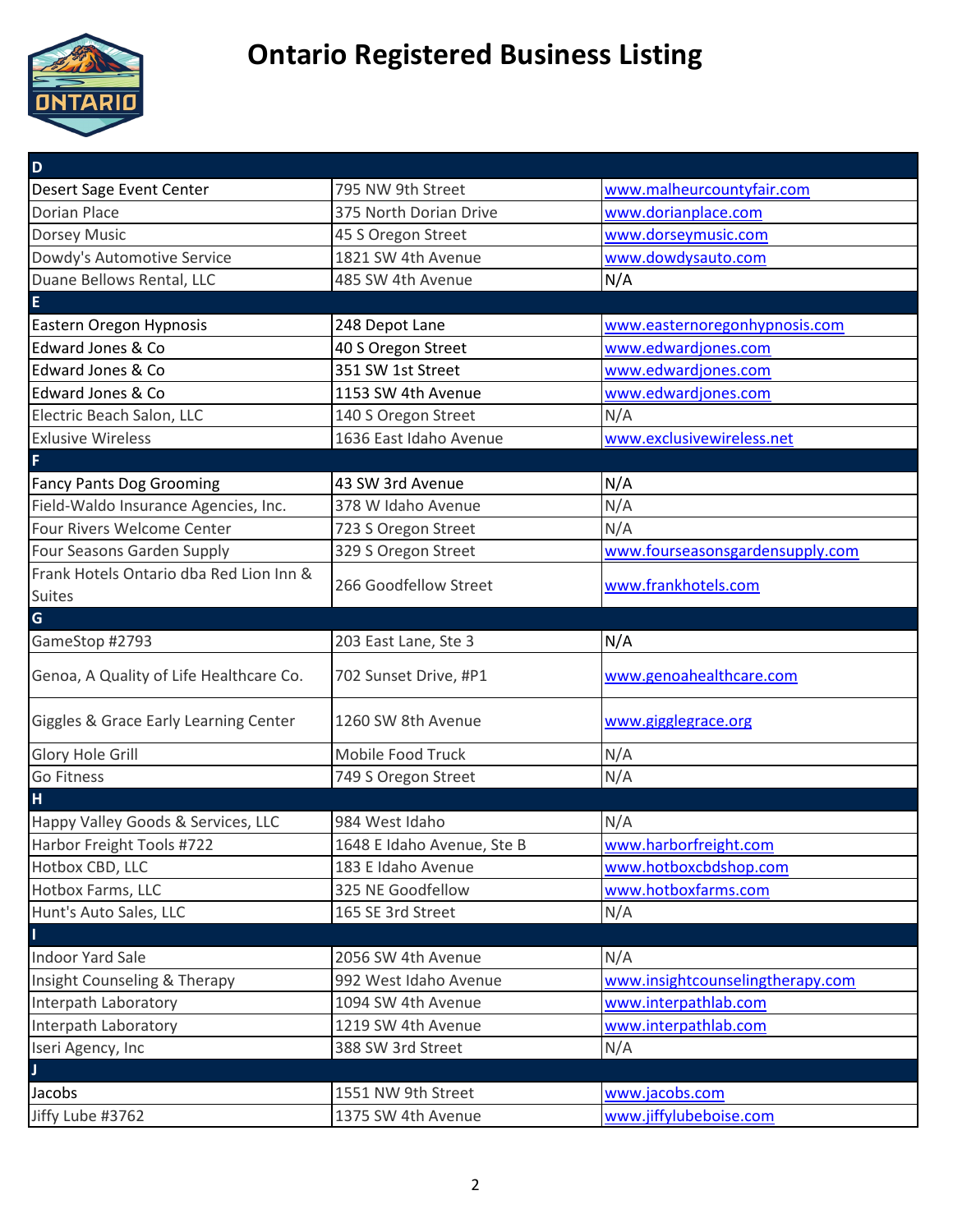

| JnJ Corner Store                    | 330 East Idaho Avenue     | N/A                            |
|-------------------------------------|---------------------------|--------------------------------|
| Justin's SplinterWorks              | 248 NW 9th Street         | fjustin1@rocketmail.com        |
| $\mathsf K$                         |                           |                                |
| Kannikas Thai Food                  | 1030 NW Washington Avenue | N/A                            |
| Ken Heninger Farmers Insurance      | 1036 SW 4th Avenue        | www.farmersagent.com/kheninger |
| Kenworth Sales Company-Ontario      | 920 SE 9th Avenue         | www.kenworthsalesco.com        |
| Kinney Bros. & Keele Hardware Co.   | 460 SE 9th Avenue         | www.kinneyandkeele.com         |
| Kirley's Restaurant                 | 830 SE 1st Avenue         | www.kirleys.com                |
| $\mathsf{L}$                        |                           |                                |
| LH Distributing Inc.                | 256 NE 2nd Avenue         | N/A                            |
| Lifeways                            | 702 Sunset Drive          | www.lifeways.org               |
| Lissman Repair                      | 457 SW 6th Street         | lissmanrepair@hotmail.com      |
| Loft Property Management, LLC       | 374 SW 1st Avenue         | N/A                            |
| Looks Nu, Inc.                      | 15 SW 1st Street          | www.looksnucarwash.com         |
| M                                   |                           |                                |
| Mackey's Restaurant, LLC            | 111 SW 1st Street         | www.mackeysonline.com          |
| <b>Malheur County Fairgrounds</b>   | 795 NW 9th Street         | www.malheurcountyfair.com      |
| Malheur County Title Company Inc.   | 81 S Oregon Street        | www.mctc.us                    |
| MJ3, LLC                            | 683 N Dorian Drive        | N/A                            |
| <b>Mc</b>                           |                           |                                |
| McCurry Motors Ford, LLC            | 1802 SW 4th Avenue        | www.ontarioautoranchcdjr.com   |
| <b>McCurry Ontario Motors</b>       | 1805 SW 4th Avenue        | www.ontarioautoranchcdjr.com   |
| McGowan Computers, Inc.             | 1483 West Idaho Avenue    | www.mcgowancomputers.com       |
| McLay's Guns & Ammo                 | 2190 SW 6th Avenue        | N/A                            |
| $\mathbf N$                         |                           |                                |
| <b>New Vizions</b>                  | 772 North Oregon Street   | N/A                            |
| Norm's Auto Electric                | 2520 SW 4th Avenue        | N/A                            |
| Northwest Cabinetry & Design, Inc.  | 214 S Oregon Street       | www.planmycabinets.com         |
| Northwest Farm Credit Services, LLC | 308 SE 10th Street        | www.northwestfcs.com           |
| Nugget CBD                          | 180 East Lane, Suite 5    | www.nuggetcbd.com              |
| $\overline{\mathbf{o}}$             |                           |                                |
| OITS Inc. & R. Thomas Butler        | 198 SW 3rd Avenue         | N/A                            |
| Ontario Alarms, Inc                 | 11 NW 4th Street          | N/A                            |
| Ontario Area Chamber of Commerce    | 251 SW 9th Street         | www.ontariochamber.com         |
| <b>Ontario Family Medicine</b>      | 1077 SW 3rd Avenue        | N/A                            |
| <b>Ontario Grocery Outlet</b>       | 2670 SW 4th Avenue        | www.ontariogroceryoutlet.com   |
| Ontario Inn, LLC                    | 1144 SW 4th Avenue        | www.ontarioinnmotel.com        |
| Ontario Liquor Store                | 1179 SW 4th Avenue        | N/A                            |
| <b>Ontario Medical Associates</b>   | 269 SW 19th Street        | N/A                            |
| <b>Ontario Mini Market</b>          | 401 South Oregon Street   | N/A                            |
| <b>Ontario Physical Therapy</b>     | 49 NW 1st Street, Suite 1 | www.ontariopt.com              |
| <b>Ontario Sanitary Service</b>     | 540 SE 9th Avenue         | www.ontariosanitary.net        |
| <b>Ontario Surgery Center</b>       | 251 SW 19th Street        | N/A                            |
|                                     |                           |                                |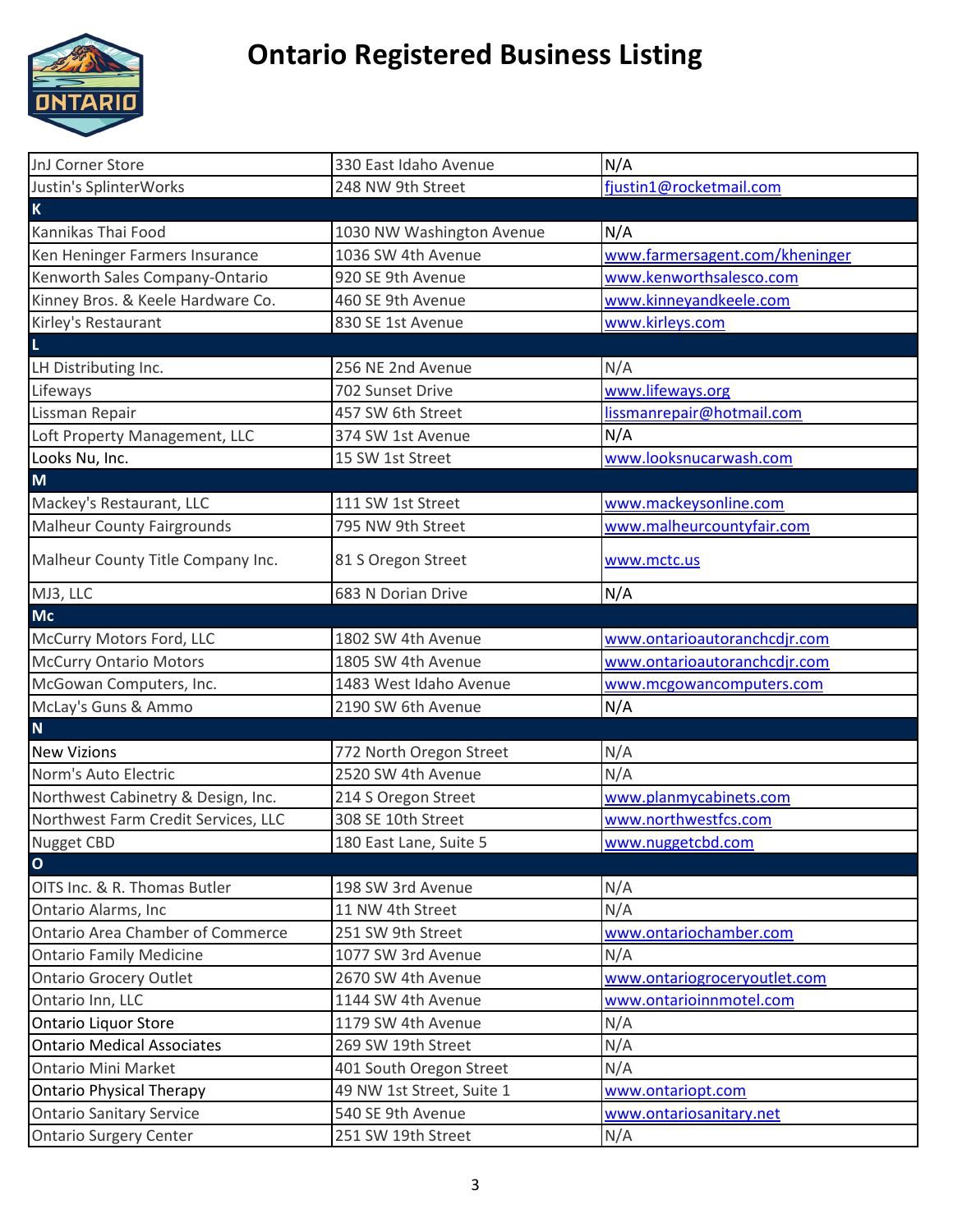

| Oregon Trail Hobbies & Gifts       | 272 South Oregon Street          | www.oregontrailhobbies.com      |
|------------------------------------|----------------------------------|---------------------------------|
| Origins Faith Community            | 312 NW 2nd Street                | www.originsfaith.com            |
| $\mathsf{P}$                       |                                  |                                 |
| Prime Comms Retail dba AT&T        | 180 East Lane, #7                | N/A                             |
| <b>ProSoul Games</b>               | 230 South Oregon Street          | www.ProSoulGames.com            |
| $\mathbf Q$                        |                                  |                                 |
| <b>Quality Inn</b>                 | 139 NE Goodfellow Street, Bldg A | www.choicehotels.com/OR247      |
| $\mathbf R$                        |                                  |                                 |
| Rachel's Antiques                  | 454 North Oregon Street          | N/A                             |
| Red Lion Inn & Suite               | 266 Goodfellow Street            | www.redlion.com                 |
| Red's Automotive Repair, Inc.      | 286 SE 3rd Street                | N/A                             |
| Retail Credit Service, Inc.        | 176 South Oregon Street          | N/A                             |
| Rexel, USA, Inc.                   | 848 Thrifty Way                  | N/A                             |
| Rich's Auto Clinic & Towing        | 211 NE 2nd Street                | N/A                             |
| Rodeway Inn & Suites               | 139 NE Goodfellow Street, Bldg B | www.choicehotels.com/OR299      |
| Ron Jantz Lawn Mowing              | 62 Village Lane                  | rrjantz@protonmail.com          |
| Rusty's Pancake & Steak House      | 14 NW 1st Street                 | www.rustyspancakeandsteak.com   |
| $\mathsf{S}$                       |                                  |                                 |
| <b>Scott's New &amp; Used</b>      | 430 North Oregon Street          | N/A                             |
| Second & Vine Bistro               | 288 SW 2nd Avenue                | N/A                             |
| Secure Summit Storage - Ontario    | 2870 SW 4th Avenue               | www.securesummitstorage.com     |
| <b>Shandee's Beads</b>             | 248 NW 9th Street                | N/A                             |
| Shandee's Beads                    | 1008 SW 4th Avenue               | N/A                             |
| Sierra Vista Apartments            | 789 Sierra Vista Drive           | www.nwrecc.org                  |
| Smokin Dealz Pipe Shop             | 199 South Oregon Street          | N/A                             |
| SNJ Online, LLC                    | 325 NE Goodfellow                | www.snjops.com                  |
| Speech Tree                        | 1106 SW 4th Avenue               | www.speechtreeidaho.com         |
| <b>Sport Card Center</b>           | 307 South Oregon Street          | www.sportcardcenter.com         |
| Stan's Heating Inc.                | 510 East Idaho Avenue            | www.stansheatingandcooling.com  |
| <b>Steph Rents</b>                 | 527 Sunset Drive                 | www.stephrents.com              |
| <b>Sunset Estates</b>              | 281 Sunset Drive                 | N/A                             |
| T                                  |                                  |                                 |
| Tac-N-More                         | 767 SW 16th Street               | www.tac-n-more.com              |
| Taco's El Zarape, LLC              | 715 NE 2nd Avenue                | N/A                             |
| Tacos la Pasadita                  | 2026 SW 4th Avenue               | N/A                             |
| The Bargain Center - Ontario       | 320 SE 1st Avenue                | www.thebargaincenterontario.com |
| The Happy Hippy                    | 490 East Lane #8                 | www.thehappyhippyshop.com       |
| The Outdoorsman                    | 50 NE 2nd Street                 | www.theoutdoorsmaninc.com       |
| <b>Top Crop</b>                    | 297 SE 10th Street               | www.topcrop.com                 |
| Tranqulity Bay Salon, Inc.         | 248 Depot Lane                   | N/A                             |
| <b>Treasure Valley Arms, LLC</b>   | 1177 SW 12th Avenue              | N/A                             |
| Treasure Valley Windshield & Uhaul | 1965 NW 9th Street               | N/A                             |
| $\mathsf{U}$                       |                                  |                                 |
| <b>Ultra Trimmer</b>               | 661 SW 4th Avenue                | www.ultratrimmer.com            |